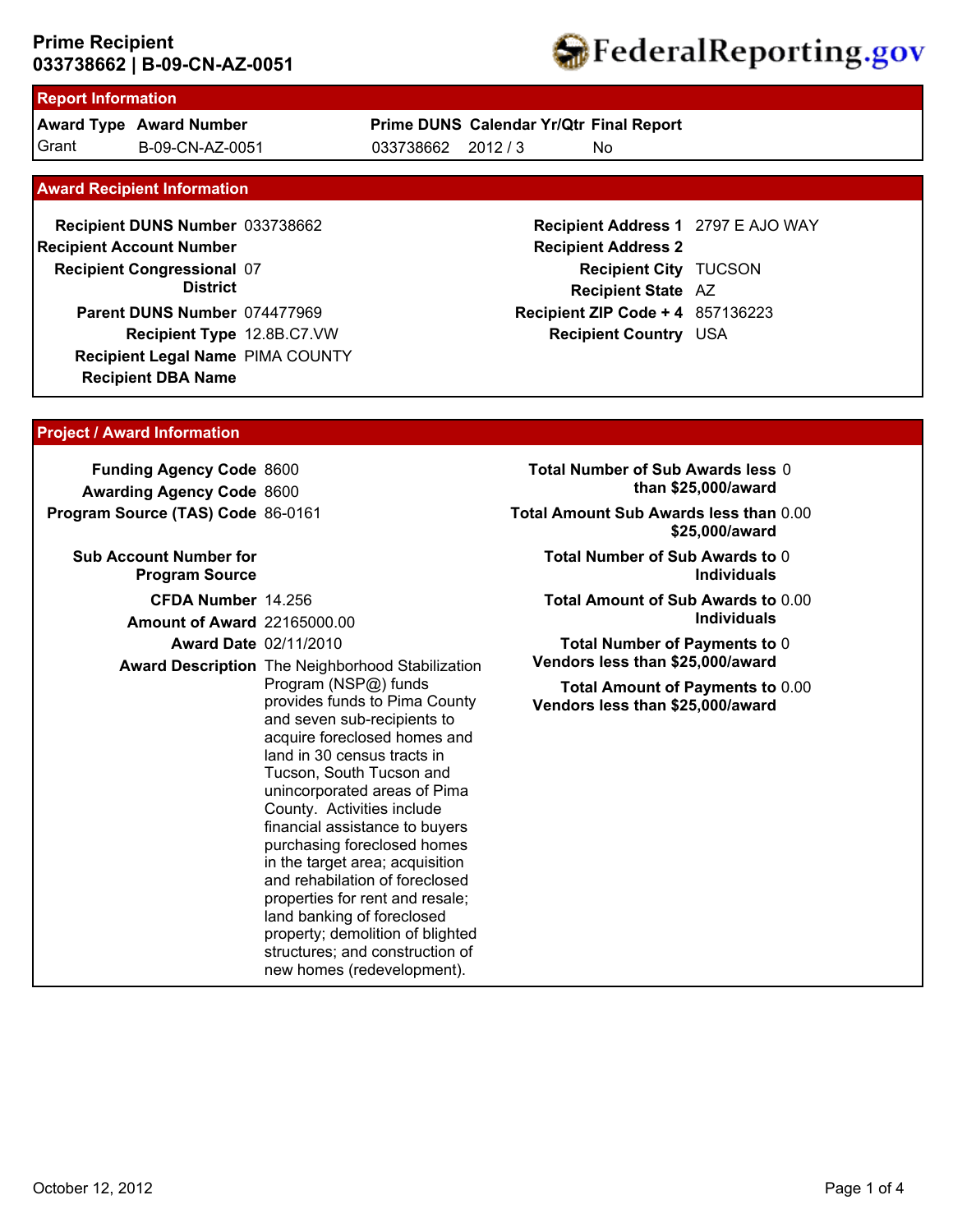

| <b>Report Information</b>                                                        |                                                                                                                                                                                                                                                                                                                                                                                                                                                                                                                                                                                                                                                                                                            |                                                                                                                                                                                                                                                                                                                    |  |  |  |  |
|----------------------------------------------------------------------------------|------------------------------------------------------------------------------------------------------------------------------------------------------------------------------------------------------------------------------------------------------------------------------------------------------------------------------------------------------------------------------------------------------------------------------------------------------------------------------------------------------------------------------------------------------------------------------------------------------------------------------------------------------------------------------------------------------------|--------------------------------------------------------------------------------------------------------------------------------------------------------------------------------------------------------------------------------------------------------------------------------------------------------------------|--|--|--|--|
| <b>Award Type Award Number</b>                                                   | Prime DUNS Calendar Yr/Qtr Final Report                                                                                                                                                                                                                                                                                                                                                                                                                                                                                                                                                                                                                                                                    |                                                                                                                                                                                                                                                                                                                    |  |  |  |  |
| Grant<br>B-09-CN-AZ-0051                                                         | 033738662<br>2012/3                                                                                                                                                                                                                                                                                                                                                                                                                                                                                                                                                                                                                                                                                        | No                                                                                                                                                                                                                                                                                                                 |  |  |  |  |
|                                                                                  |                                                                                                                                                                                                                                                                                                                                                                                                                                                                                                                                                                                                                                                                                                            |                                                                                                                                                                                                                                                                                                                    |  |  |  |  |
| <b>Project Information</b><br>Quarterly Activities/ Project During this quarter: | Project Name or Project/ Pima County NSP2 - Pima<br>Program Title Neighborhood Investment<br>Partnership (PNIP)<br><b>Description</b> Most subrecipient activities are<br>nearing completion.<br>The City of Tucson has<br>completed acquisitions of<br>homes and is completing<br>rehabitiation of the final<br>acquisitions. They have also<br>completed the Demolition<br>activity clearing 18 lots.<br>SALT has also completed<br>acquisitions and is in the<br>process of completing<br>rehabiliation of homes.<br>Family Housing Resources has<br>purchased 3 homes, with<br>another in escrow, and has<br>made offers on three additional<br>homes.                                                 | Activity Codes (NAICS or NTEE-NPC) (up to 10)<br>Activity Code 1 925120<br><b>Activity Code 2</b><br><b>Activity Code 3</b><br><b>Activity Code 4</b><br><b>Activity Code 5</b><br><b>Activity Code 6</b><br><b>Activity Code 7</b><br><b>Activity Code 8</b><br><b>Activity Code 9</b><br><b>Activity Code 10</b> |  |  |  |  |
|                                                                                  | Primavera is beginning<br>construction on a multi-family<br>project and has begun planning<br>and development for two<br>properties that they have<br>acquired which will be<br>developed for single family<br>manufactured homes.<br>CPLC hs started construction<br>on two homes at Liberty<br>Corners.<br><b>Community Investment Corp</b><br>has used NSP2 funds to assist<br>eight new homebuyers in the<br>target area.<br>Habitat is completing the final<br>11 homes in the Corazon del<br>Pueblo Subdivision. They have<br>started construction on an<br>additional four homes. They<br>have also started construction<br>on 6 homes in the Copper Vista<br>subdivisions.<br>Old Pueblo Community |                                                                                                                                                                                                                                                                                                                    |  |  |  |  |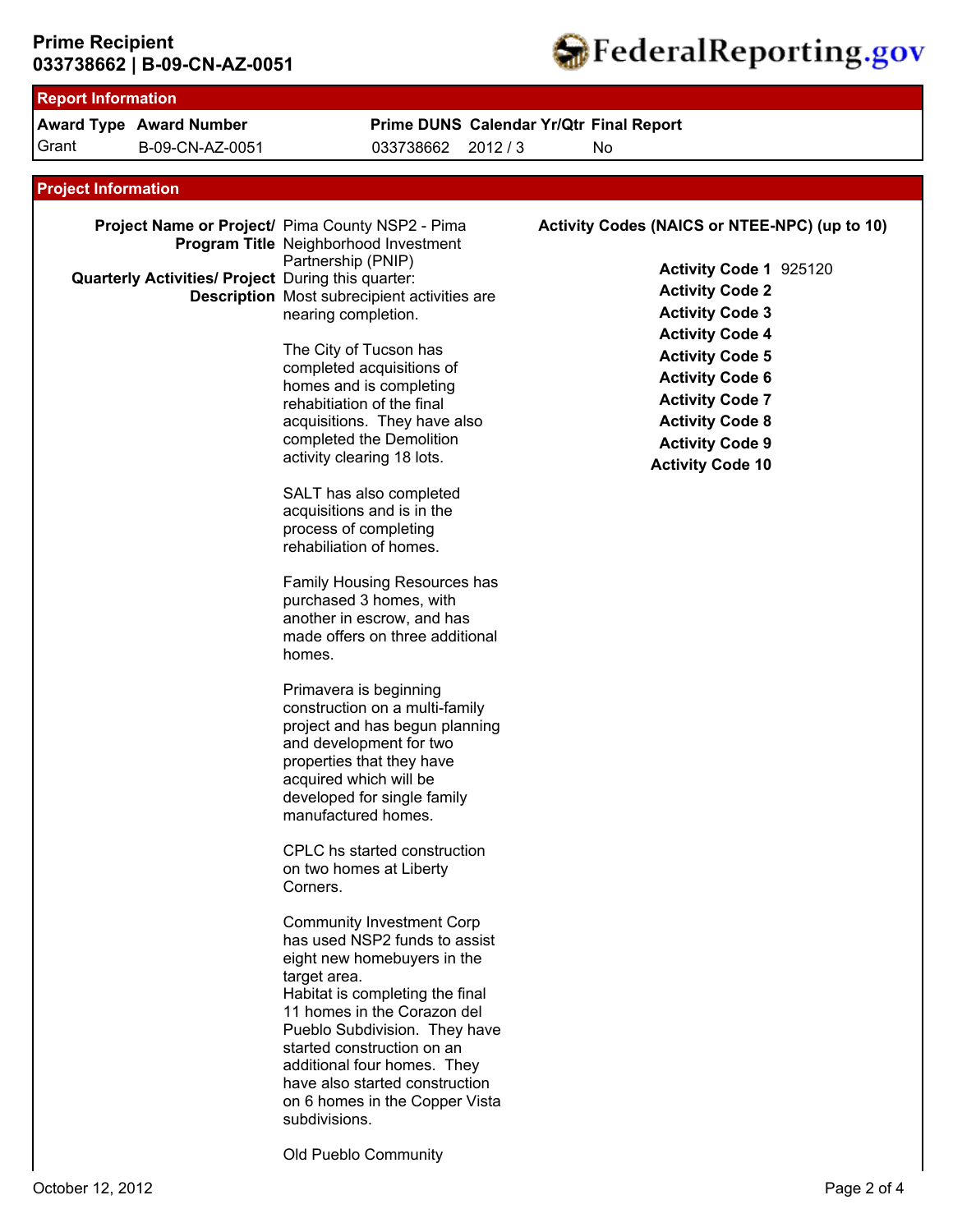

| <b>Report Information</b>                                               |                                                                                                                                              |                                |                                         |     |
|-------------------------------------------------------------------------|----------------------------------------------------------------------------------------------------------------------------------------------|--------------------------------|-----------------------------------------|-----|
| <b>Award Type Award Number</b>                                          |                                                                                                                                              |                                | Prime DUNS Calendar Yr/Qtr Final Report |     |
| B-09-CN-AZ-0051                                                         |                                                                                                                                              | 033738662                      | 2012/3                                  | No. |
|                                                                         | Services has completed three<br>homes in this quarter.                                                                                       |                                |                                         |     |
| <b>Project Status</b> Completed 50% or more                             |                                                                                                                                              |                                |                                         |     |
| Total Federal Amount ARRA 16644515.60<br><b>Funds Received/Invoiced</b> |                                                                                                                                              |                                |                                         |     |
| Number of Jobs 27.78                                                    |                                                                                                                                              |                                |                                         |     |
|                                                                         | Description of Jobs Created Jobs funded with NSP2 include<br>program management and<br>support; construction and<br>construction management. |                                |                                         |     |
| Total Federal Amount of ARRA 17219852.82<br><b>Expenditure</b>          |                                                                                                                                              |                                |                                         |     |
| <b>Infrastructure Expenditure</b>                                       |                                                                                                                                              |                                |                                         |     |
| <b>Infrastructure Purpose and</b><br><b>Rationale</b>                   |                                                                                                                                              |                                |                                         |     |
|                                                                         |                                                                                                                                              | <b>Total Federal ARRA 0.00</b> |                                         |     |